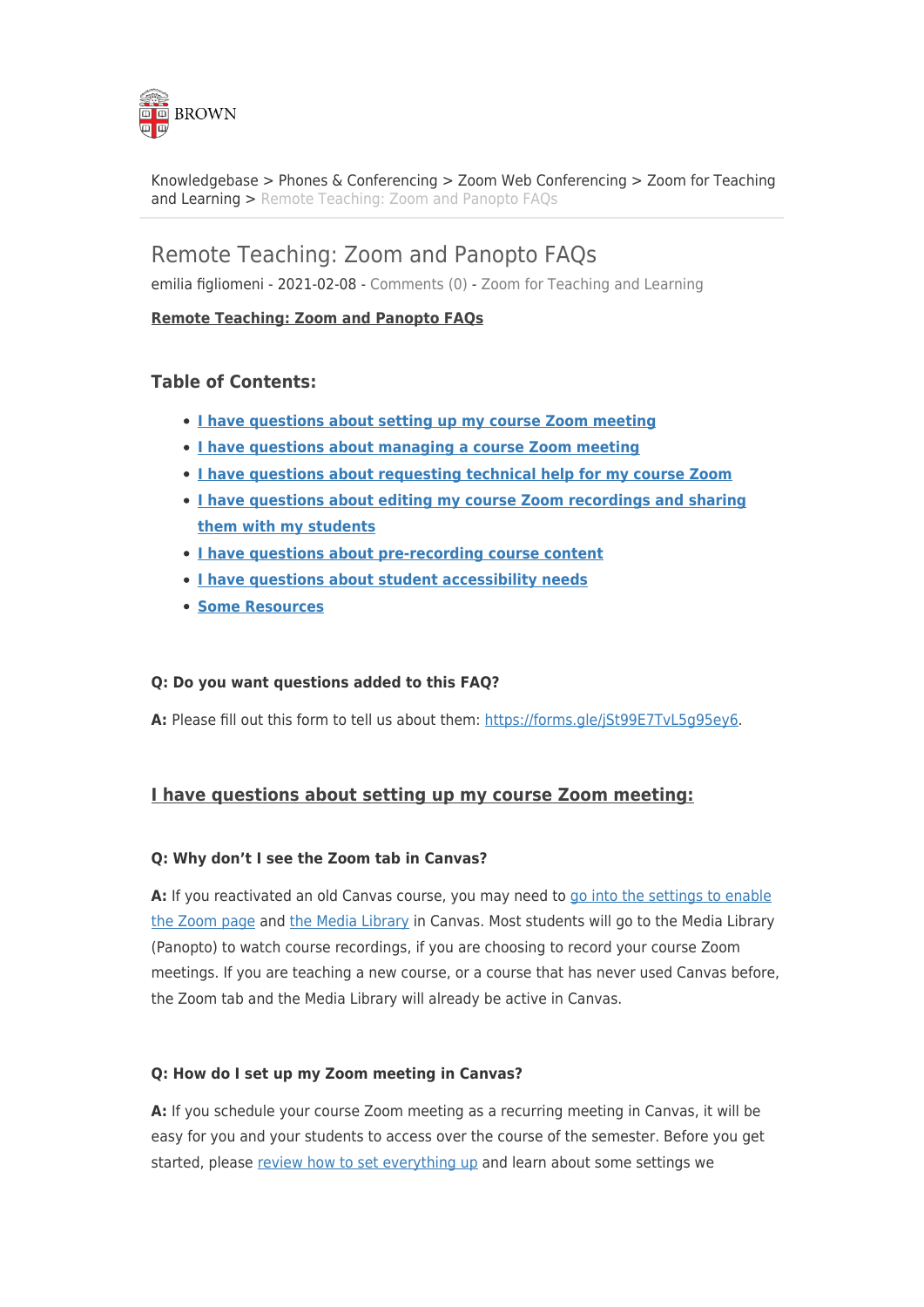recommend for the best results.

### **Q: I already scheduled my Zoom meeting — how do I get it to show up in Canvas?**

**A:** You can [import your meeting](https://ithelp.brown.edu/kb/articles/importing-your-zoom-meeting-into-canvas) directly into the Canvas Zoom tab instead of scheduling a new one. You may want to make sure that you have scheduled your meeting according to the [recommended settings](https://ithelp.brown.edu/kb/articles/using-zoom-for-remote-teaching). If you are not using Canvas but are using Panopto to share videos with your students, you can [map Zoom meeting IDs](https://ithelp.brown.edu/kb/articles/mapping-zoom-cloud-recordings-to-a-panopto-folder) to folders in Panopto.

#### **Q: How do I add my TA to the Zoom?**

**A:** You can edit your Zoom meeting to add your TA as an [alternative host](https://ithelp.brown.edu/kb/articles/zoom-roles-and-their-meeting-controls), at the bottom of the meeting settings. This will enable them to [help you manage the Zoom meeting](https://brown.hosted.panopto.com/Panopto/Pages/Viewer.aspx?id=ff10dfa9-a3ba-4fc6-9cd3-ac2c015361f3) or start the meeting, if you cannot join on time. You'll need to make sure your TA has logged into their [Brown Zoom account](https://ithelp.brown.edu/kb/articles/get-started-with-zoom-web-conferencing) before you can add them as an alternative host.

#### **Q: How do I edit my Zoom meeting settings?**

**A:** Go to [brown.zoom.us](http://brown.zoom.us) in your web browser and click on the "Meetings" tab in the left-side menu. Click on the meeting you would like to adjust and hover over it to see the option to edit. Remember to click on "save" at the bottom of the page! You can also edit your meeting in [Canvas](http://canvas.brown.edu) by clicking on the meeting to show its details and clicking "edit" at the bottom of the page.

#### **Q: I can't find my Zoom meeting! Where did it go?**

**A:** If you scheduled your course Zoom as a recurring meeting, it will be listed before the meetings you have scheduled with a fixed time, so you may have to scroll down to the bottom of your Meetings page o[n brown.zoom.us](http://brown.zoom.us) to find it.

#### **I have questions about managing a course Zoom meeting:**

#### **Q: Why can't my students hear me and/or this video I'm showing during class?**

A: Check the microphone icon in your **[Zoom meeting controls](https://support.zoom.us/hc/en-us/articles/201362603-Host-and-co-host-controls-in-a-meeting)** to confirm that you are not muted and that you have the correct microphone selected by clicking on the arrow next to the microphone icon to expand the settings. If you are having connection problems, you can ["switch to phone audio"](https://support.zoom.us/hc/en-us/articles/201362663-Joining-a-meeting-by-phone) and call into the meeting from your phone. If you are showing a video or sharing an audio recording, make sure that you select ["share computer sound"](https://support.zoom.us/hc/en-us/articles/201362643-Sharing-Computer-Sound-During-Screen-Sharing) when you start your screen share (or click on your sharing options to select "share computer sound" while already sharing).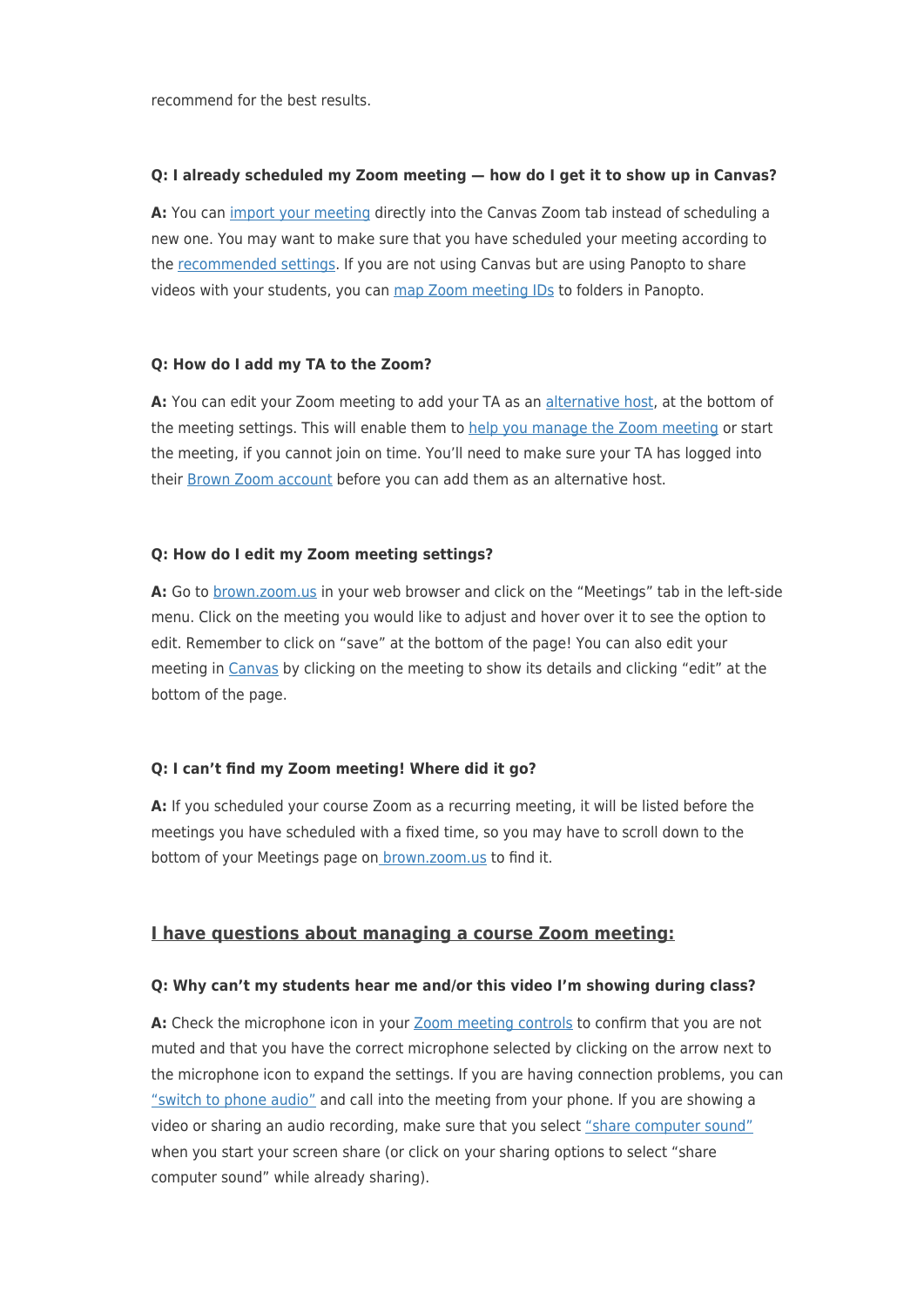#### **Q: I don't see the option to record — why is that?**

**A:** If you see the option to record, but you are unable to start the recording, Zoom isn't recognizing you as a [Host or Co-Host](https://ithelp.brown.edu/kb/articles/zoom-roles-and-their-meeting-controls) for the meeting, which means that you are not properly logged in with your Brown account. [To fix the issue](https://ithelp.brown.edu/kb/articles/troubleshooting-zoom-login-errors-within-canvas), you can leave the meeting, log out of the app and [log in again with SSO](https://ithelp.brown.edu/kb/articles/get-started-with-zoom-web-conferencing). If you're short on time, and there is another host in the meeting, you can ask them to [promote you to Host or Co-Host,](https://support.zoom.us/hc/en-us/articles/206330935-Enabling-and-Adding-a-Co-Host#h_9c3ee7f2-b70c-4061-8dcf-00dd836b2075) so you can manage the recording.

#### **Q: What's the difference between stopping and pausing the recording?**

**A:** If you wish to pause [the recording](https://support.zoom.us/hc/en-us/articles/203741855-Cloud-Recording#h_7420acb5-1897-4061-87b4-5b76e99c03b4) for any reason, you may do so by pressing pause  $(\mathbf{u})$ and then pressing play  $(\triangleright)$  when you are ready to resume the recording. Once you are at the end of the class or meeting and wish to end the recording, press the stop button  $(\blacksquare)$ . Ending the meeting will also stop the recording. Please keep in mind that the recording will resume if you "leave the meeting" without "ending" it. Do not stop the recording unless you are sure that the part you would like to record has concluded. Pressing stop and pressing play again will start a new recording and generate a separate [recording file in Zoom](https://support.zoom.us/hc/en-us/articles/205347605) or in [the Media Library](https://ithelp.brown.edu/kb/articles/add-media-library-to-canvas) (Panopto). The recording will not begin processing until you have ended the meeting.

#### **Q: How can I see all my students in the same Zoom window?**

**A:** If you click on "view" in the top right corner of the Zoom app, you can switch between [speaker view and gallery view.](https://support.zoom.us/hc/en-us/articles/201362323-Changing-the-video-layout-Active-Speaker-View-and-Gallery-View-) If you expand the size of your Zoom window on your screen, you will be able to view more participants. If they cannot all fit on one screen, you can click on the arrows to the left and the right of the Zoom window to switch from one page of participants to another.

#### **Q: What is the waiting room?**

**A:** If you enable the [waiting room](https://support.zoom.us/hc/en-us/articles/115000332726-Waiting-Room) for your Zoom meeting, the Host or Co-host will have to admit anyone who joins the meeting (or eventually turn the waiting room off). This is a good security measure to have more control over who enters the meeting and can allow for private conversations during office hours, as you can decide to only let one person in at a time.

#### **Q: Can I set up small group discussions in Zoom?**

A: Yes, you can use **breakout rooms** to set up smaller group discussions during your Zoom meeting. The content in the breakout rooms will not be recorded unless local recordings are run in each breakout room. We do not generally recommend recording breakout rooms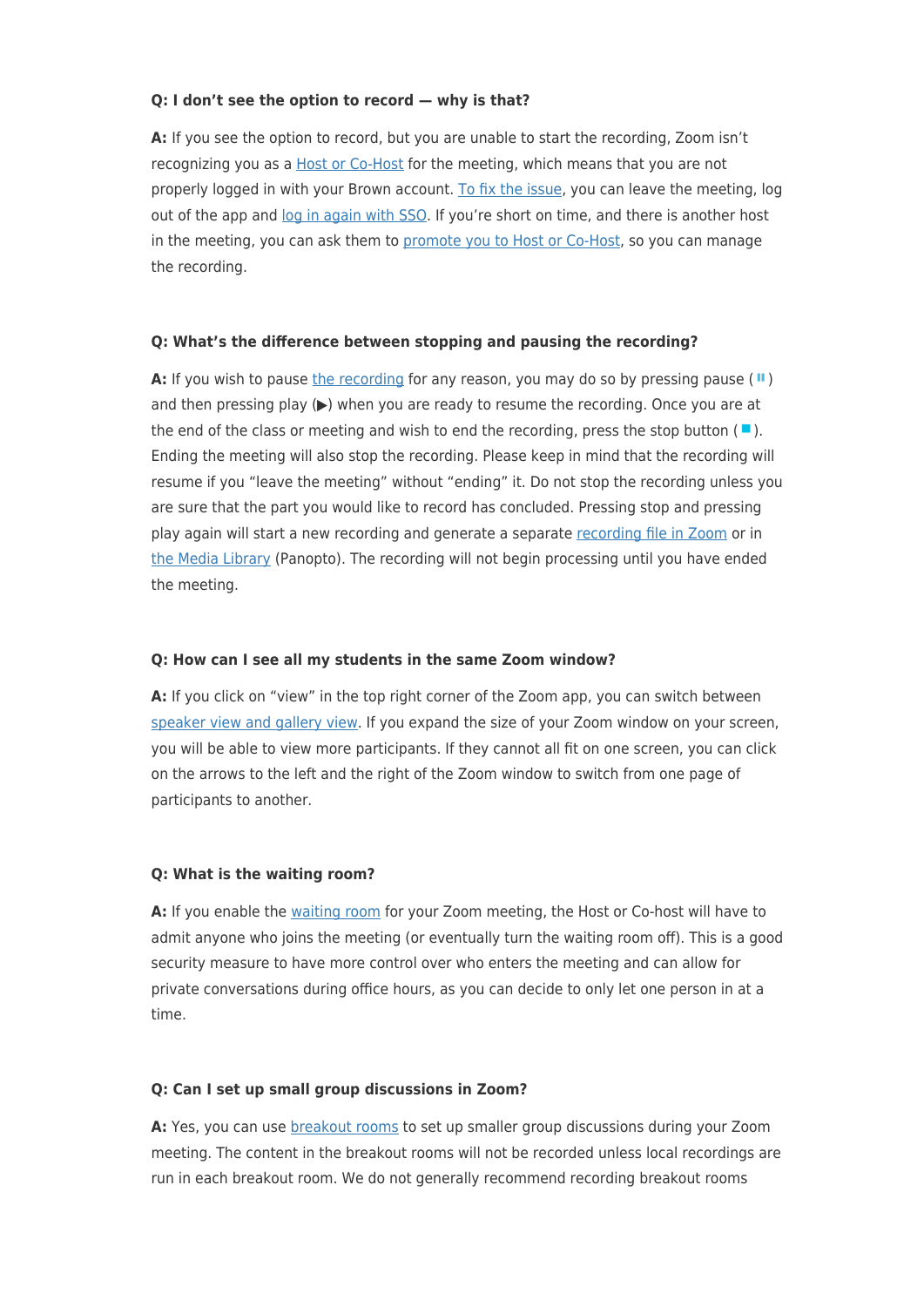because it could act as a barrier to student participation and brings up privacy concerns, as local recordings can easily be shared outside Brown.

### **Q: How do I use breakout rooms?**

**A:** You can create [pre-assigned breakout rooms](https://support.zoom.us/hc/en-us/articles/360032752671-Pre-assigning-participants-to-breakout-rooms), but we recommend automatically [generating them in the meeting](https://support.zoom.us/hc/en-us/articles/206476313-Managing-Breakout-Rooms). You can determine the number of participants in each room, and if you and the participants have recently updated their Zoom, you can allow them to move from room to room. We recommend using the main meeting room as a "default" breakout room for anyone who is having technical issues that prevent them from joining a breakout room. You should also use the main room to continue offering [live](https://www.brown.edu/campus-life/support/accessibility-services/) [captions,](https://www.brown.edu/campus-life/support/accessibility-services/) if you have someone live captioning your class or event.

## **I have questions about requesting technical help for my course Zoom:**

## **Q: I need help using Zoom. Where can I get help?**

**A:** You can access additional technical help (ex: something isn't working right) at the [Zoom](https://support.zoom.us/) [Help Center](https://support.zoom.us/) website or by contacting the IT Service Center at <https://it.brown.edu/get-help> or [Media Services](mailto:media_services@brown.edu). If you want to discuss strategies using Zoom in different teaching scenarios or how it might be used to accomplish your learning objectives with an instructional designer, contact Digital Learning & Design by emailing [dld@brown.edu](mailto:dld@brown.edu). You can also request a Zoom Buddy to help you manage your class: <https://forms.gle/peZaK6WbZbzdM7JR6>.

## **Q: What is a Zoom Buddy?**

**A:** A Zoom Buddy will be assigned as an alternative host for your class meeting, and they can help you manage the meeting by helping with the waiting room, breakout rooms, any technical issues, and ensuring that the Cloud recording is running, if you want your class recorded. You can request a Zoom Buddy for your first session or for the entire semester through the following form: <https://forms.gle/peZaK6WbZbzdM7JR6>.

# **I have questions about editing my course Zoom recordings and sharing them with my students:**

## **Q: What's the difference between a Cloud recording and a local recording?**

**A:** A Cloud recording [goes to the Cloud](https://support.zoom.us/hc/en-us/articles/205347605) and is hosted remotely, while a local recording resides directly on your computer. You can access and download your Cloud recordings from your web browser by going to **[brown.zoom.us,](http://brown.zoom.us) logging in with your Brown** account, and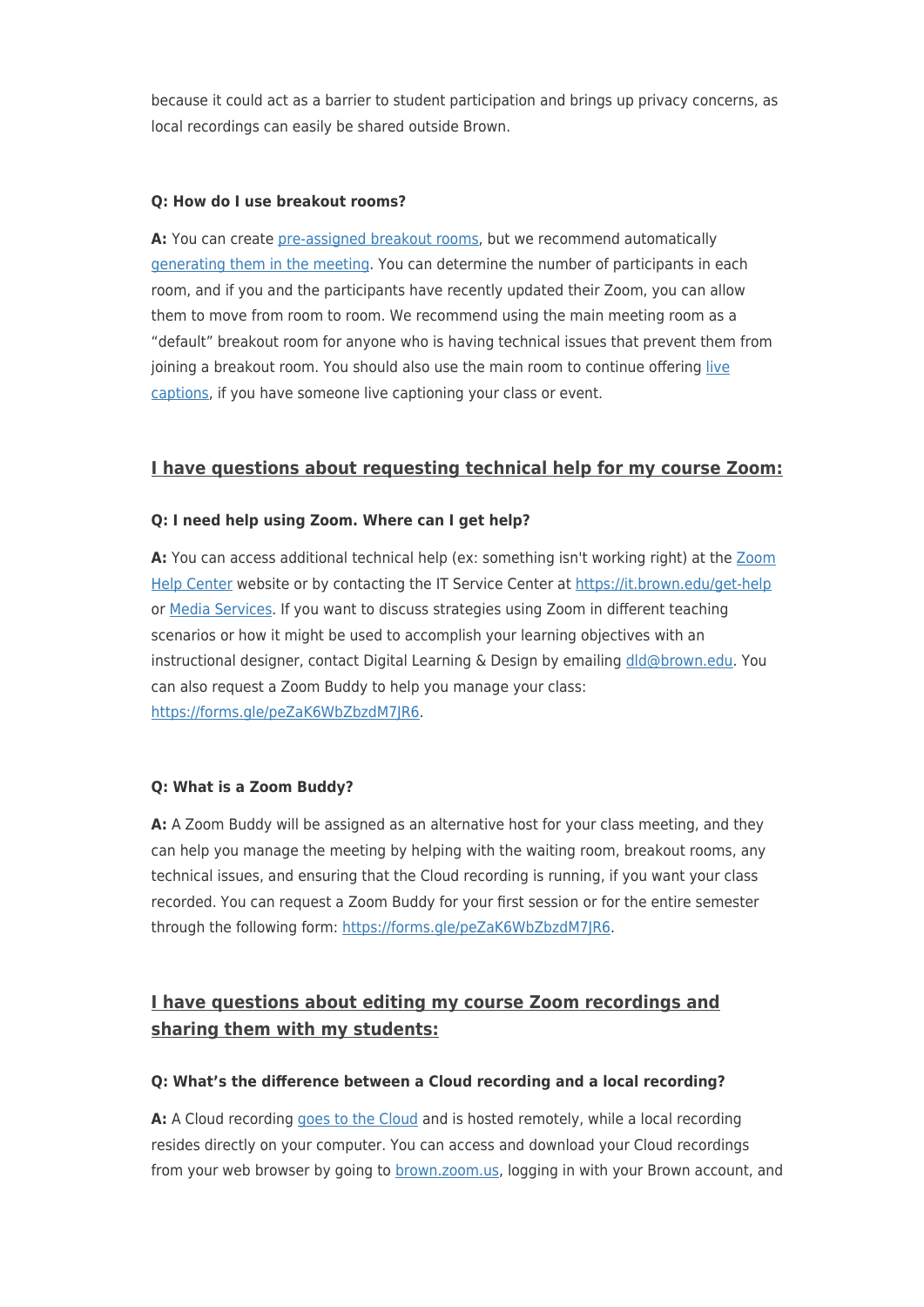finding your recording in the Recordings tab. If you've scheduled your meeting in Canvas, you can find your Cloud recording in the [Canvas Media Library](https://ithelp.brown.edu/kb/articles/add-media-library-to-canvas) (Panopto).

#### **Q: How can I trim my course Zoom recording?**

**A:** If you scheduled your meeting in Canvas or [mapped it to a Panopto folder](https://ithelp.brown.edu/kb/articles/mapping-zoom-cloud-recordings-to-a-panopto-folder), you can trim your Zoom recording in the Canvas Media Library (Panopto) by following [these instructions](https://ithelp.brown.edu/kb/articles/basic-editing-in-panopto). After you edit Panopto videos, they will not be viewable until they have processed. You can also [trim the playback range](https://support.zoom.us/hc/en-us/articles/115003001383-Cloud-Recording-Playback) of the recording in Zoom, but these changes will not carry over to the Media Library.

## **Q: I accidentally stopped the Zoom recording, so now I have two separate ones for one lecture — how do I combine them?**

**A:** You will have to [splice the clips](https://ithelp.brown.edu/kb/articles/add-a-clip-to-splice-multiple-sessions-together-in-panopto) together in the Canvas Media Library. Please note that if you make any [edits or cuts](https://ithelp.brown.edu/kb/articles/basic-editing-in-panopto) on the individual clips, the edits will be reflected in the full session.

#### **Q: How do I rename a recording in the Media Library (Panopto)?**

**A:** Hover over the video you want to rename and click on the settings. Click on "edit" next to the recording name at the top of the video settings overview. Type in what you would like to call it and click "save" below the name to save your changes.

#### **Q: Where can students access course recordings?**

A: Cloud recordings of meetings [scheduled in the Zoom page on Canvas](https://ithelp.brown.edu/kb/articles/using-zoom-for-remote-teaching) will be delivered to the corresponding Canvas Media Library (Panopto), where students can view the recordings. Recordings will be briefly available in the Cloud Recordings tab of the Zoom page in Canvas, but they will automatically be deleted once the content has transferred over to [the Media](https://ithelp.brown.edu/kb/articles/add-media-library-to-canvas) [Library](https://ithelp.brown.edu/kb/articles/add-media-library-to-canvas). You can also [map recordings](https://ithelp.brown.edu/kb/articles/mapping-zoom-cloud-recordings-to-a-panopto-folder) to specific folders within the Media Library.

#### **Q: Why isn't my Zoom Cloud recording showing up in the Media Library?**

**A:** Sometimes it can take a little while for a Zoom recording to process, especially for a long meeting, so you may have to wait before viewing it in [the Media Library](https://ithelp.brown.edu/kb/articles/add-media-library-to-canvas) (Panopto). Audio transcript processing can delay the transfer, so you may want to [turn that off](https://support.zoom.us/hc/en-us/articles/115004794983-Using-audio-transcription-for-cloud-recordings-) in your Zoom account recording settings (and submit for [automatic machine captions](https://ithelp.brown.edu/kb/articles/enable-automatic-captions-in-panopto) in the Media Library). If it has been a few hours and the recording hasn't shown up in the Media Library yet, you may want to check the [Zoom to Canvas mapping](https://ithelp.brown.edu/kb/articles/mapping-zoom-cloud-recordings-to-a-panopto-folder) and correct your settings if needed. You will have to manually download the Zoom recording and [upload it to the Media](https://ithelp.brown.edu/kb/articles/uploading-to-canvas-media-library)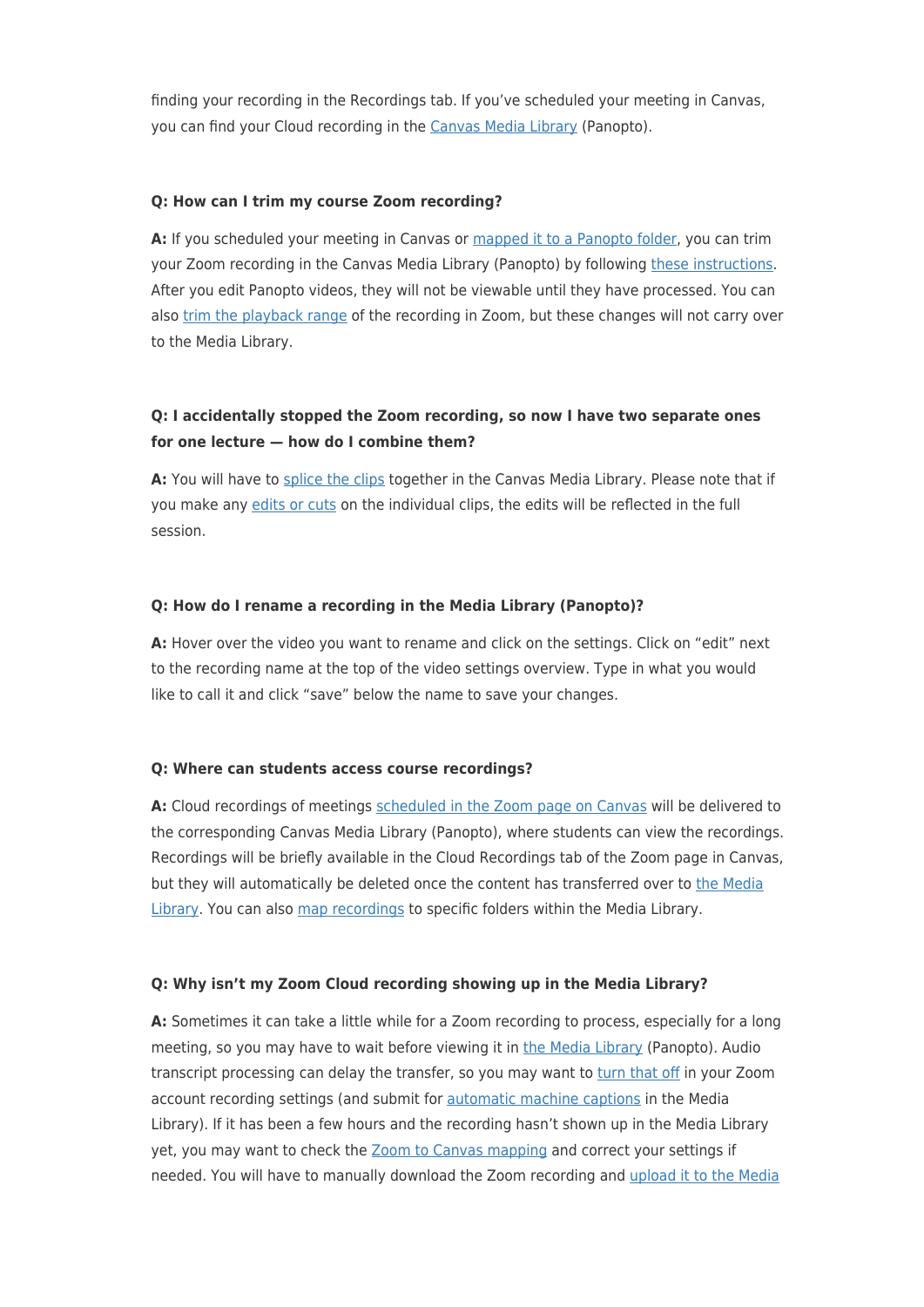[Library](https://ithelp.brown.edu/kb/articles/uploading-to-canvas-media-library), if the mapping was disrupted.

## **Q: How do I direct discussion section Zoom recordings to separate folders in the Media Library?**

**A:** You can [map specific Zoom meeting IDs](https://ithelp.brown.edu/kb/articles/mapping-zoom-cloud-recordings-to-a-panopto-folder) to separate folders by changing your Panopto user settings. Please note that you will have to [generate a separate Zoom link](https://ithelp.brown.edu/kb/articles/using-zoom-for-remote-teaching) for each discussion section, as you can only map each meeting to one folder.

#### **Q: How do I trim the course Zoom recording before my students see it?**

**A:** You can set up ["approval by a publisher"](https://ithelp.brown.edu/kb/articles/setting-availability-in-panopto) in the Media Library (Panopto), so recordings will only become available to students after you have approved them, which means you will be able to [trim the session](https://ithelp.brown.edu/kb/articles/basic-editing-in-panopto) before they see it. You will have to remember to [approve the](https://support.panopto.com/s/article/Publish-Videos-Using-the-Approval-Workflow) [session,](https://support.panopto.com/s/article/Publish-Videos-Using-the-Approval-Workflow) or students will not be able to access the content.

## **Q: How do I ensure that students cannot access class Zoom recordings before I have edited them in the Media Library (Panopto)?**

**A:** If you have cloud sharing enabled, Zoom cloud recordings are available in the Canvas Zoom tab during the short interval before they finish transferring to the [Media Library](https://ithelp.brown.edu/kb/articles/add-media-library-to-canvas) [\(Panopto\)](https://ithelp.brown.edu/kb/articles/add-media-library-to-canvas). To prevent students from viewing cloud recordings in the Zoom tab on Canvas, you need to [turn off cloud sharing](https://ithelp.brown.edu/kb/articles/turning-off-cloud-sharing-for-your-brown-zoom-account) in your settings at [brown.zoom.us](http://brown.zoom.us). Turning off the setting will not interfere with the transfer to the Media Library (Panopto). Keep in mind that changing the setting does not apply to past recordings – only to future ones.

If you have turned off cloud sharing and want to share a recording that is not associated with your class or any Zoom to Panopto mapping, you will have to [adjust the cloud sharing](https://ithelp.brown.edu/kb/articles/turning-on-cloud-sharing-for-an-individual-zoom-recording) [for that individual recording](https://ithelp.brown.edu/kb/articles/turning-on-cloud-sharing-for-an-individual-zoom-recording) or download the recording and [upload it to another platform](https://ithelp.brown.edu/kb/articles/uploading-sharing-your-zoom-recording-in-google-drive) [\(ex. Google Drive\)](https://ithelp.brown.edu/kb/articles/uploading-sharing-your-zoom-recording-in-google-drive) for sharing with non-Brown users.

#### **Q: Why can't my students see my lectures?**

**A:** If you can see your lectures in [the Media Library](https://ithelp.brown.edu/kb/articles/add-media-library-to-canvas) (Panopto), but your students cannot see them, please confirm that you have approved your recordings for viewing (if you are following the ["approval by a publisher workflow"\)](https://support.panopto.com/s/article/Publish-Videos-Using-the-Approval-Workflow), or [check the video's availability](https://ithelp.brown.edu/kb/articles/setting-availability-in-panopto) at the bottom of the Overview section in the settings of the individual recording you would like students to view. If your video is set to become available at a later date, you can adjust it to make it available immediately. If the video has been approved and is set to be available immediately, you want to [check the sharing settings](https://ithelp.brown.edu/kb/articles/how-to-share-content-in-panopto) for the video or folder to see whether the Viewer group has accidentally been removed. If this is the case, please add the Viewer group or contact [media\\_services@brown.edu](mailto:media_services@brown.edu), and they will restore the access.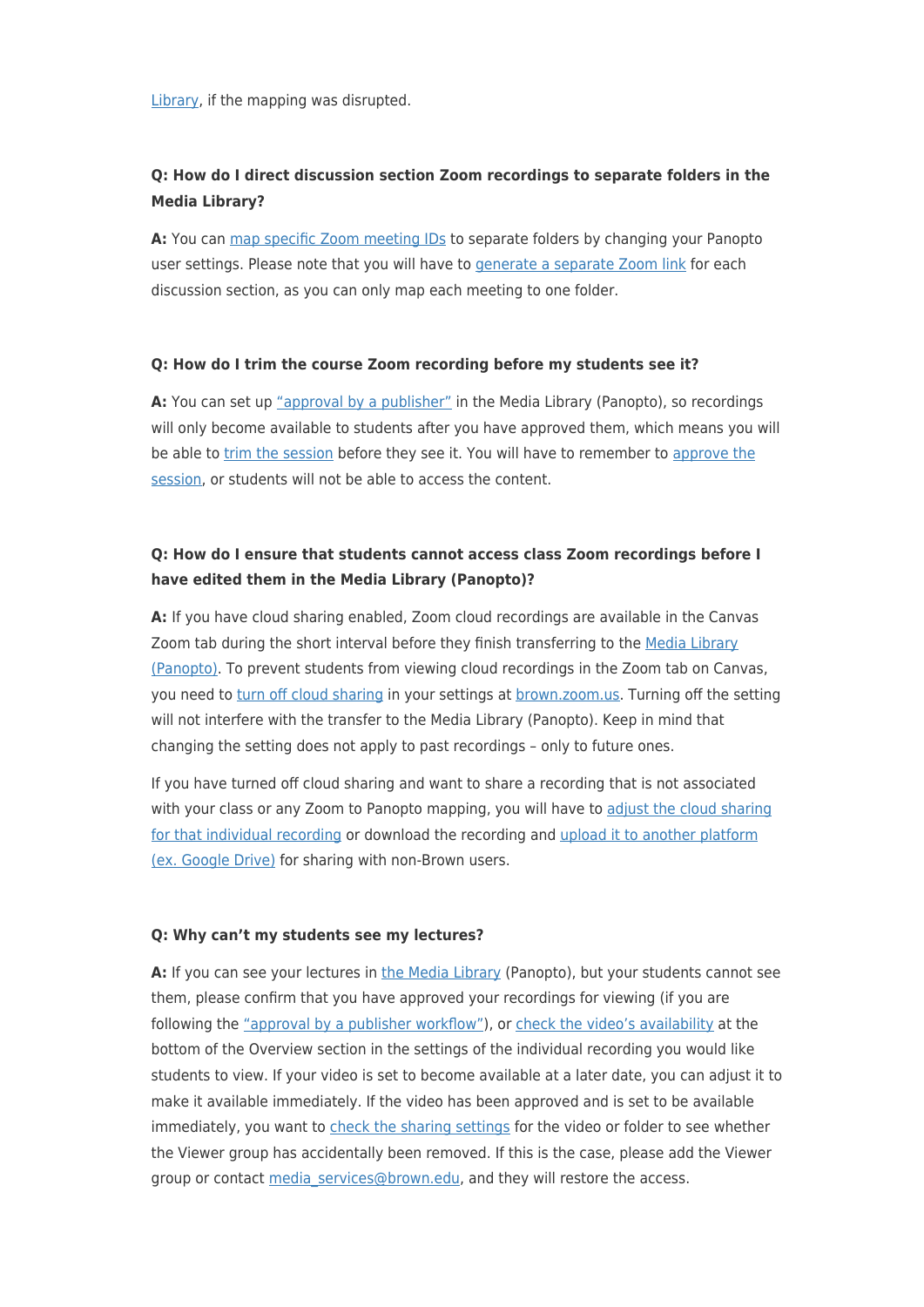### **Q: Why can't I open the Media Library anymore?**

**A:** It may be that you or someone else with "Creator" access to the Media Library has accidentally deleted your user or user group from [the sharing settings.](https://ithelp.brown.edu/kb/articles/how-to-share-content-in-panopto) Contact [media\\_services@brown.edu](mailto:media_services@brown.edu) with your name and course information to have them restore your access.

## **Q: How do I caption my recordings in Canvas?**

**A:** You can [enable machine captions](https://ithelp.brown.edu/kb/articles/enable-automatic-captions-in-panopto) for your Media Library, so all videos uploaded in the future will be automatically captioned (you will also have to update the settings for any subfolders you create). You will have to individually submit pre-existing videos for machine captions. Machine captions are not appropriate for classes with a student who has requested support through [Student Accessibility Services \(SAS\).](https://www.brown.edu/campus-life/support/accessibility-services/) Contact [captioning@brown.edu,](mailto:captioning@brown.edu) and we will update the settings to request human captions for all your videos.

## **Q: Why am I getting emails about recordings being permanently deleted? I don't remember deleting anything. Should I be worried?**

**A:** These email notices probably refer to recordings that have transferred to the Media Library (and have been automatically deleted from Zoom). Zoom Cloud recordings that are scheduled in Canvas or [mapped to other folders](https://ithelp.brown.edu/kb/articles/mapping-zoom-cloud-recordings-to-a-panopto-folder) in Panopto are automatically deleted from the Zoom Cloud Recordings tab once their content finishes transferring, and they are only retained in Zoom up to 30 days for recovery. [Active Zoom Cloud recordings](https://support.zoom.us/hc/en-us/articles/205347605) that are not transferred and deleted will be available for 1 year. Any content that was moved over to the [Canvas Media Library \(Panopto\)](https://ithelp.brown.edu/kb/articles/add-media-library-to-canvas) will be retained for 5 years.

#### **Q: I get so many automated emails from Zoom. How do I make them stop?**

A: You can go to the Settings tab at **brown.zoom.us and edit your Email Notification settings** if you would like to stop receiving certain automated emails.

## **I have questions about pre-recording course content:**

## **Q: How do I pre-record a lecture?**

**A:** Sometimes it can be easiest to work with technology you already know how to use, so it could make sense for you to [record in Zoom](https://support.zoom.us/hc/en-us/articles/205347605) and [upload your recording to the Media Library](https://ithelp.brown.edu/kb/articles/uploading-to-canvas-media-library) (Panopto) in Canvas. Otherwise, Panopto Personal Recorder is a great option too, and you can set your recording to automatically upload to Canvas. You can [download Panopto](https://ithelp.brown.edu/kb/articles/installing-panopto-personal-recorder)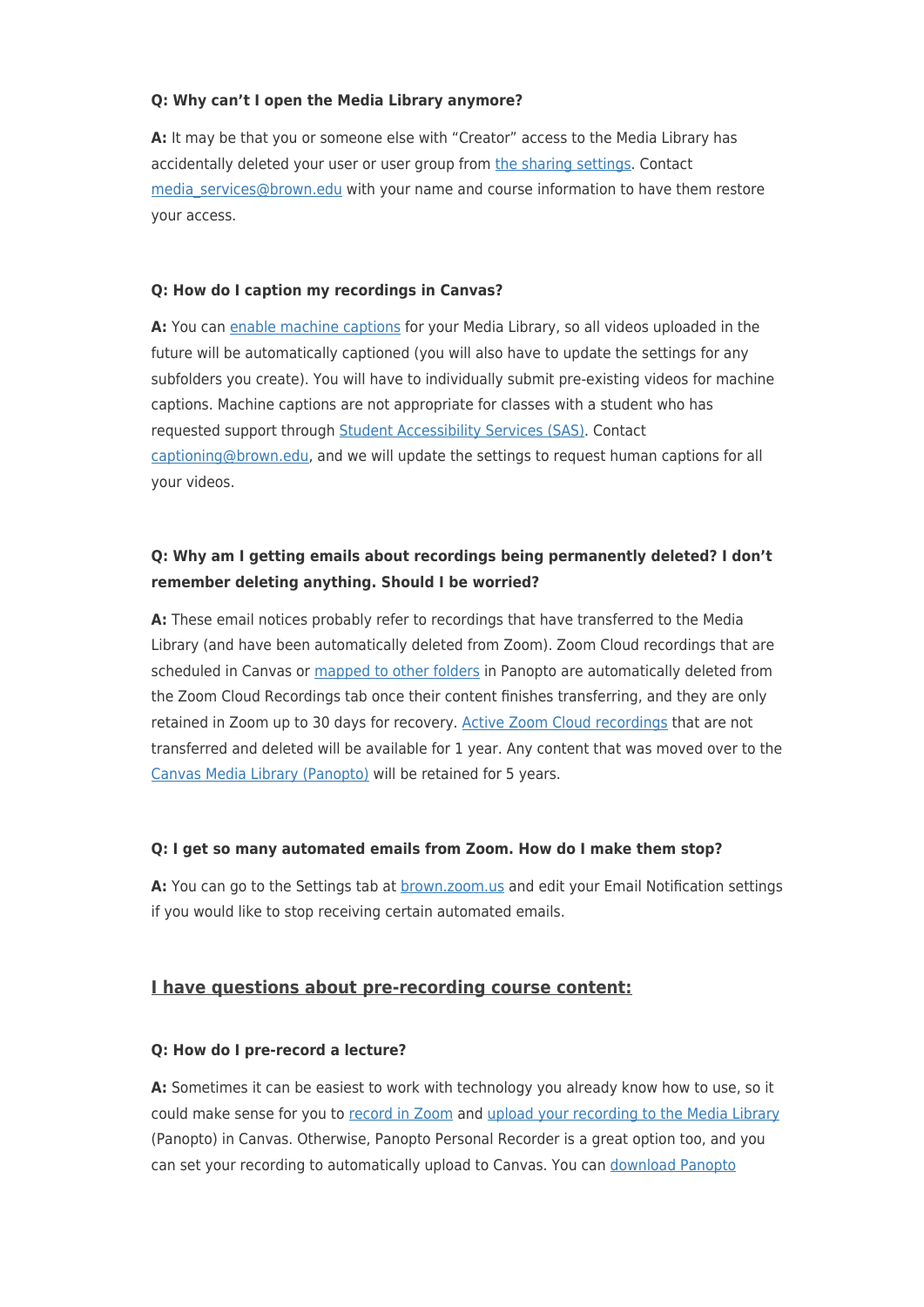[Personal Recorder](https://ithelp.brown.edu/kb/articles/installing-panopto-personal-recorder) onto your computer, or use it directly [in your web browser](https://support.panopto.com/s/article/How-to-Create-a-Video-Using-Panopto-Capture) (web version especially recommended for Mac users on macOS Catalina and newer).

### **Q: Panopto Personal Recorder keeps failing — what are my other options?**

**A:** [Panopto Personal Recorder](https://ithelp.brown.edu/kb/articles/installing-panopto-personal-recorder) does not work well on macOS Catalina (unless you are using an external webcam), so if you are running that operating system, you may want to try using [Panopto Recorder in your web browser](https://support.panopto.com/s/article/How-to-Create-a-Video-Using-Panopto-Capture) or choosing to record your video in [Zoom.](https://support.zoom.us/hc/en-us/articles/205347605)

## **Q: I don't want my pre-recorded content to be in the same folder as my Zoom recordings — how do I make them go to a different folder in the Media Library (Panopto)?**

**A:** You can edit your settings to [map your Zoom recordings](https://ithelp.brown.edu/kb/articles/mapping-zoom-cloud-recordings-to-a-panopto-folder) to a different folder within the Media Library, or you can create a sub-folder within the Media Library for your [pre-recorded](https://ithelp.brown.edu/kb/articles/uploading-to-canvas-media-library) [content](https://ithelp.brown.edu/kb/articles/uploading-to-canvas-media-library).

### **Q: How do I rename a recording in the Media Library (Panopto)?**

**A:** Hover over the video you want to rename and click on the settings. Click on "edit" next to the recording name at the top of the video settings overview. Type in what you would like to call it and click "save" below the name to save your changes.

#### **Q: How do I edit my recording?**

**A**: You can edit your recording in the Canvas Media Library (Panopto) by following [these](https://ithelp.brown.edu/kb/articles/basic-editing-in-panopto) [instructions.](https://ithelp.brown.edu/kb/articles/basic-editing-in-panopto) After you edit Panopto videos, they will not be viewable until they have processed. If you are using the [approval workflow,](https://support.panopto.com/s/article/Publish-Videos-Using-the-Approval-Workflow) please be sure to approve after you edit, so students will be able to view the videos once they have processed.

#### **Q: How do I caption my recordings in Canvas?**

**A:** You can [enable machine captions](https://ithelp.brown.edu/kb/articles/enable-automatic-captions-in-panopto) for your Media Library (Panopto), so all videos uploaded in the future will be automatically captioned (you will also have to update the settings for any subfolders you create). You will have to individually submit pre-existing videos for machine captions. Machine captions are not appropriate for classes with a student who has requested support through **Student Accessibility Services (SAS)**. Contact [captioning@brown.edu,](mailto:captioning@brown.edu) and we will update the settings to request human captions for all your videos.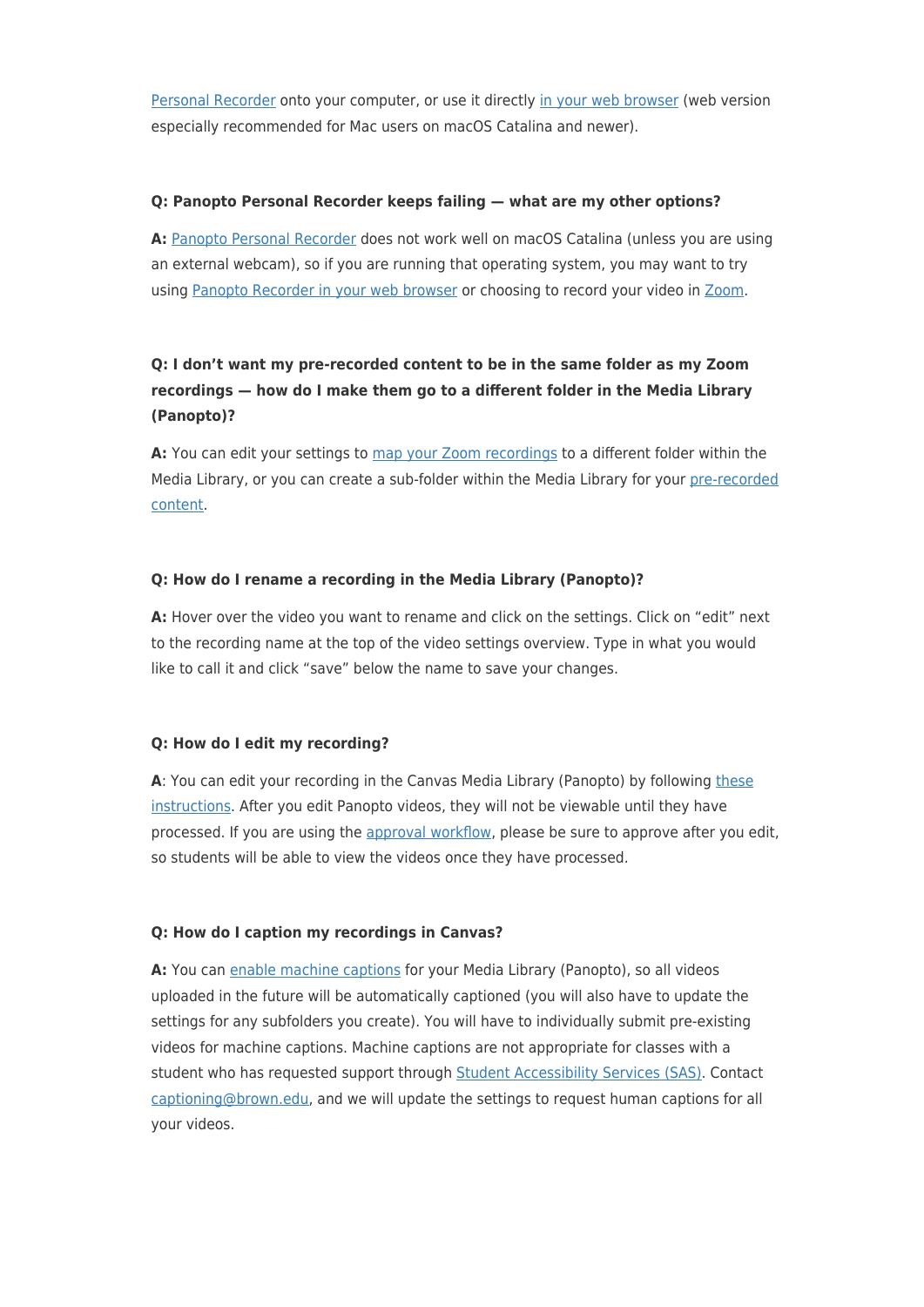#### **Q: How do I make my pre-recorded content available to students?**

**A:** To make content available to students, you can [upload it to the Canvas Media Library](https://ithelp.brown.edu/kb/articles/uploading-to-canvas-media-library) (Panopto). You can change the [availability settings](https://ithelp.brown.edu/kb/articles/setting-availability-in-panopto) for the folder and/or individual videos to best suit your needs, and you can choose to [approve videos](https://support.panopto.com/s/article/Publish-Videos-Using-the-Approval-Workflow) before they become viewable by students. You will have to remember to approve the session, or students will not be able to access the content. If the video has been approved or is set to be available immediately, but your students are still having trouble accessing it, you should [check the sharing settings](https://ithelp.brown.edu/kb/articles/how-to-share-content-in-panopto) for the video or folder to see whether the Viewer group has accidentally been removed. If this is the case, please add the Viewer group or contact media services@brown.edu, and they will restore the access.

## **Q: Where did my pre-recorded content go? I don't see it in the Media Library (Panopto).**

A: You can try [uploading your video again](https://ithelp.brown.edu/kb/articles/uploading-to-canvas-media-library) and check that you are uploading it to the correct folder. If you go to your Media Library in Canvas, you can upload there directly and ensure that your content does not go to the Media Library from a prior semester or another course you teach. If others have told you they can see the video, it may be that you or someone else with "Creator" access to the Media Library has accidentally deleted your user or user group from the [sharing settings.](https://ithelp.brown.edu/kb/articles/how-to-share-content-in-panopto) Contact [media\\_services@brown.edu](mailto:media_services@brown.edu) with your name and course information to have them restore your access.

#### **Q: What's the difference between Panopto and the Media Library?**

**A:** The Media Library in Canvas is a specific reference to your course folder in Panopto, whereas on [brown.hosted.panopto.com](http://brown.hosted.panopto.com) you can see all of the Panopto videos and folders associated with your user, including content from other semesters or other courses that have included you as a collaborator.

#### **Q: I'm showing movies in my course — how do I use the Online Movies playlist?**

**A:** If you have requested online movies for your course through [OCRA](https://library.brown.edu/reserves/ocra_faq.php), you will access them in your [Canvas Media Library](https://ithelp.brown.edu/kb/articles/add-media-library-to-canvas) (Panopto) through a playlist. Follow [these instructions](https://ithelp.brown.edu/kb/articles/using-panopto-playlists-as-a-viewer) to move between different titles in the playlist. You can add links to specific movies in the course playlist to your syllabus or Canvas page by copying the link in the browser bar when you are playing the movie you would like to link. You cannot embed individual movies at this time, only the links to the movies.

## **I have questions about student accessibility needs:**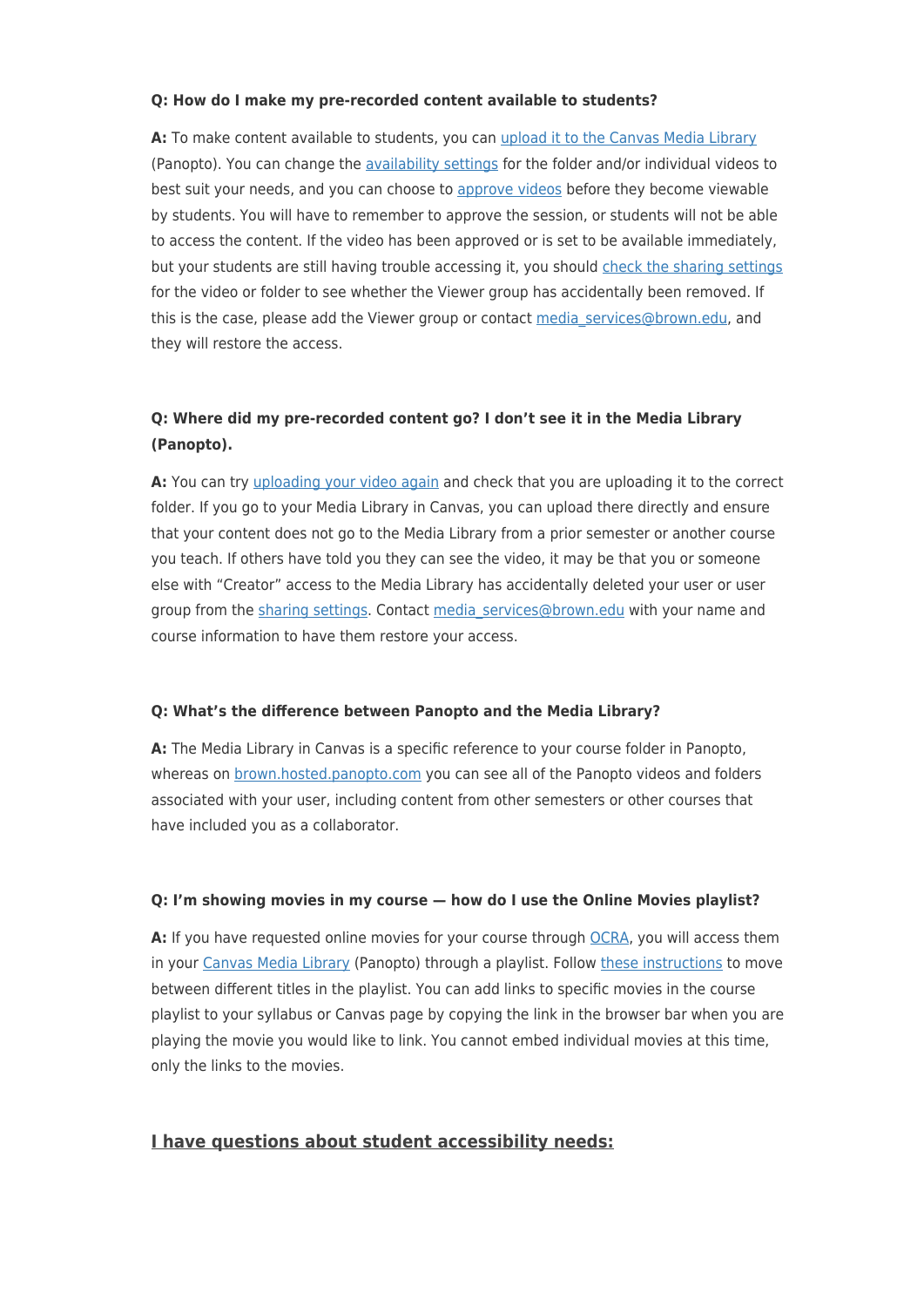## **Q: A student needs live captioning for accessibility — how do I request it?**

**A:** [Student Accessibility Services \(SAS\)](https://www.brown.edu/campus-life/support/accessibility-services/) takes care of making the request, and [Media](mailto:media_services@brown.edu) [Services](mailto:media_services@brown.edu) will reach out to you to make sure that you understand the process and that you and the student are all set with technical help. They will also arrange to have your course recordings captioned in the Media Library (Panopto).

## **Q: What kind of captioning is appropriate if a student has requested support through [Student Accessibility Services \(SAS\)](https://www.brown.edu/campus-life/support/accessibility-services/) or demonstrated a need?**

**A:** If a student has requested support through SAS, we will provide human captions for all course related materials. Please let [media\\_services@brown.edu](mailto:media_services@brown.edu) know if you will use additional course video content that needs captions.

## **Some Resources:**

### **Training videos:**

[TA training video](https://brown.hosted.panopto.com/Panopto/Pages/Viewer.aspx?id=ff10dfa9-a3ba-4fc6-9cd3-ac2c015361f3)

[Trimming a recording video](https://brown.hosted.panopto.com/Panopto/Pages/Viewer.aspx?id=a103a8ac-7fe0-451a-b077-ac3201472e81)

[Faculty: Scheduling a Zoom Meeting in Canvas](https://brown.hosted.panopto.com/Panopto/Pages/Viewer.aspx?id=2405b9d1-ee8c-4661-b9e6-ac2c015f11e4)

[Panopto Personal Recorder for Mac](https://brown.hosted.panopto.com/Panopto/Pages/Viewer.aspx?id=8413bfe8-5573-487f-8346-abb500e7c67e)

[Panopto Personal Recorder for PC](https://brown.hosted.panopto.com/Panopto/Pages/Viewer.aspx?id=24d29f4e-a496-4ac4-a5f2-abb700e0ad8c)

#### **Help Documents:**

- [Scheduling a Zoom meeting in Canvas](https://ithelp.brown.edu/kb/articles/using-zoom-for-office-hours)
- [Using the Waiting Room](https://ithelp.brown.edu/kb/articles/using-the-waiting-room-in-zoom-web-conferencing)
- [Screen sharing a Powerpoint](https://support.zoom.us/hc/en-us/articles/203395347-Screen-sharing-a-PowerPoint-presentation)
- [Using Polling in Zoom](https://ithelp.brown.edu/kb/articles/using-polling-in-zoom)
- [Preassigned Breakout Rooms](https://ithelp.brown.edu/kb/articles/pre-assigning-participants-to-zoom-breakout-rooms) (not recommended automatically generated is simpler)
- [Mapping a Zoom recording](https://ithelp.brown.edu/kb/articles/mapping-zoom-cloud-recordings-to-a-panopto-folder)
- [Trimming in the Media Library](https://ithelp.brown.edu/kb/articles/basic-editing-in-panopto)
- [Setting Availability in the Media Library](https://ithelp.brown.edu/kb/articles/setting-availability-in-panopto)
- [Enabling machine captions in the Media Library](https://ithelp.brown.edu/kb/articles/enable-automatic-captions-in-panopto)
- [Adding Notes in Panopto \(for class discussion\)](https://ithelp.brown.edu/kb/articles/adding-notes-in-panopto-for-class-discussion)
- [Zoom Room set up](https://ithelp.brown.edu/kb/articles/hybrid-teaching-zoom-room)
- [Updating Zoom](https://ithelp.brown.edu/kb/articles/keeping-your-zoom-client-updated)
- [Navigating the Online Movies playlist](https://ithelp.brown.edu/kb/articles/using-panopto-playlists-as-a-viewer)